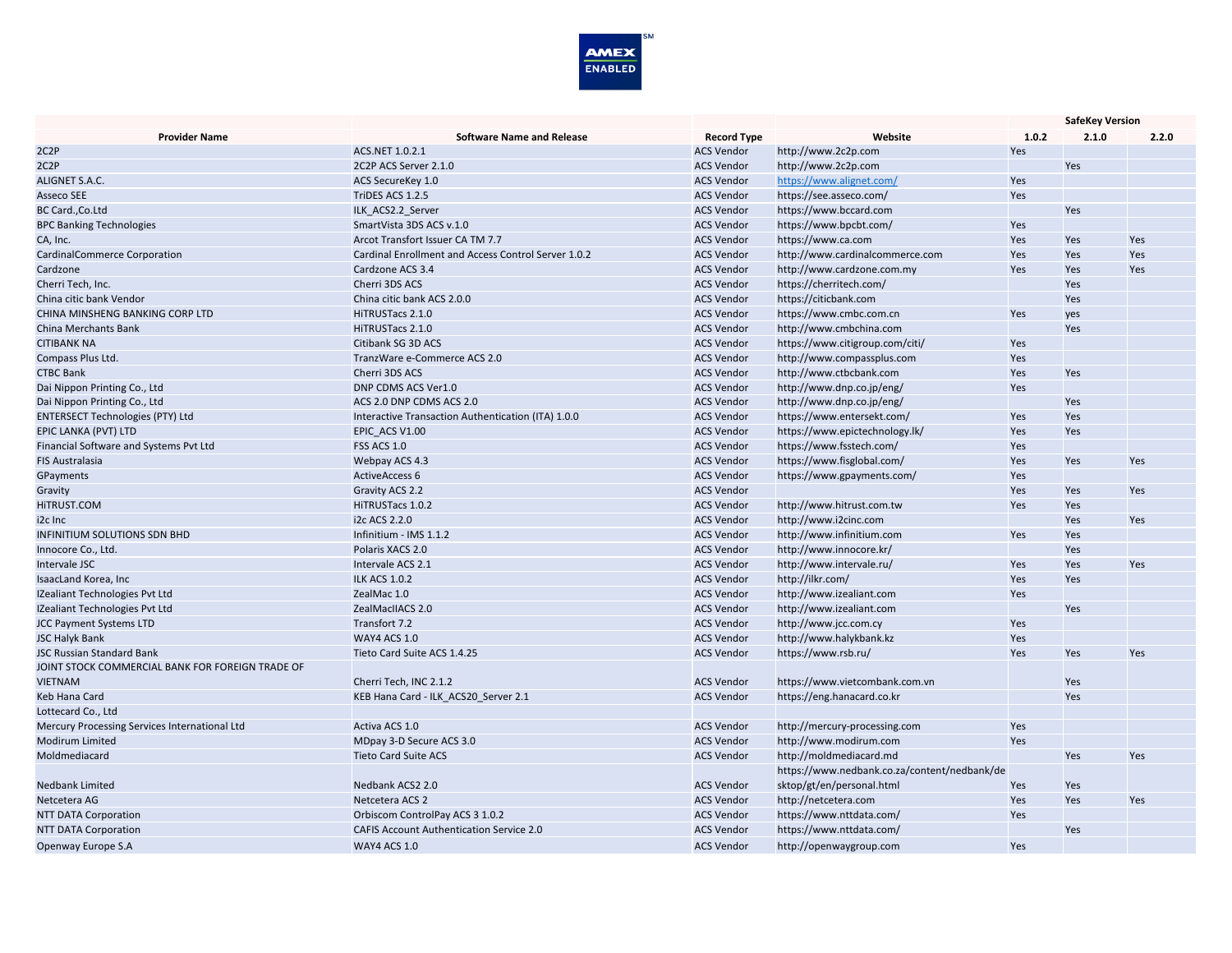

| <b>Provider Name</b>                                                  | <b>Software Name and Release</b>               | <b>Record Type</b>                       | Website                                             | 1.0.2 | 2.1.0               | 2.2.0                     |
|-----------------------------------------------------------------------|------------------------------------------------|------------------------------------------|-----------------------------------------------------|-------|---------------------|---------------------------|
| PINGAN BANK CO LTD                                                    | HiTRUSTacs 2.1.0                               | <b>ACS Vendor</b>                        | http://www.pingan.com.cn                            |       | Yes                 |                           |
| Redsys                                                                | SAS.                                           | <b>ACS Vendor</b>                        | http://www.redsys.es/en/                            | Yes   |                     |                           |
| RSA The security division of EMC                                      | SecureSuite 15.0                               | <b>ACS Vendor</b>                        | http://www.rsa.com                                  | Yes   |                     |                           |
| RSA The security division of EMC                                      | RSA Adaptive Authentication for eCommerce 19.6 | <b>ACS Vendor</b>                        | http://www.rsa.com                                  |       | Yes                 |                           |
| SAMSUNG CARD CO., LTD                                                 | Polaris XACS                                   | <b>ACS Vendor</b>                        | http://samsung.com                                  |       | Yes                 |                           |
| <b>SEGLAN S.L.</b>                                                    | OPEN ACS 2.0.0                                 | <b>ACS Vendor</b>                        | https://www.seglan.com                              | Yes   | Yes                 |                           |
| Shanghai Pudong Development Bank                                      | <b>HiTRUSTacs</b>                              | <b>ACS Vendor</b>                        | http://www.spdb.com.cn                              | Yes   | Yes                 |                           |
| S.Y.Polaris                                                           | Polaris ACS 1.0                                | <b>ACS Vendor</b>                        |                                                     | Yes   |                     |                           |
| SILVERLAKE SYMMETRI (MALAYSIA) SDN BHD                                | Silverlake Symmetri 3D Protect 1.0.2           | <b>ACS Vendor</b>                        | http://www.silverlakesymmetri.com/                  | Yes   |                     |                           |
| T.GARANTI BANKASI A.S.                                                | N/A N/A                                        | <b>ACS Vendor</b>                        | https://www.garanti.com.tr                          | Yes   | Yes                 | Yes                       |
| Tieto Latvia SIA                                                      | <b>Tieto Card Suite ACS</b>                    | <b>ACS Vendor</b>                        | http://www.tietoevry.com                            |       | Yes                 | Yes                       |
| Zeta                                                                  | Cipher 1.0                                     | <b>ACS Vendor</b>                        | http://www.zeta.tech                                | Yes   |                     |                           |
| <b>United Overseas Bank</b>                                           | 2C2P ACS Server 2.1.0                          | <b>ACS Vendor</b>                        | http://www.uobgroup.com                             |       | Yes                 |                           |
| /n software inc.                                                      | /n software 3-D Secure V2                      | <b>3DSS Server</b>                       | http://www.nsoftware.com                            | Yes   | Yes                 |                           |
| 1&1 Internet SE                                                       | ipayment.de MPI 1.0.2                          | <b>3DSS Server</b>                       | https://www.ionos.com/                              | Yes   | Yes                 | Yes                       |
| 2C2P                                                                  | MPI.Net 1.0.2.1                                | 3DSS Server                              | http://www.2c2p.com                                 | Yes   |                     |                           |
| 3C Payment                                                            | Web2Pay 5                                      | <b>3DSS Server</b>                       | https://www.3cpayment.com/                          | Yes   | Yes                 |                           |
| 3dsecure.io ApS (formerly, Clearhaus A/S)                             | 3dsecure.io 3-D Secure Server 1                | <b>3DSS Server</b>                       | https://www.clearhaus.com/                          |       | Yes                 | Yes                       |
|                                                                       | SmartVista 3DS 1.0                             |                                          |                                                     | Yes   |                     |                           |
| <b>ACBA Credit Agricole Bank</b><br><b>ACI Worldwide Germany GmbH</b> | ACI 3D Secure 2                                | <b>3DSS Server</b><br><b>3DSS Server</b> | http://www.acba.am<br>https://www.aciworldwide.com/ | No    |                     | Browser only Browser Only |
| Acoustic L.P.                                                         | <b>Acoustic Payments</b>                       | <b>3DSS Server</b>                       | https://acoustic.com/                               | Yes   | Yes                 | Yes                       |
| Adyen B.V.                                                            | Payment Service Provider 1                     | <b>3DSS Server</b>                       | http://www.adyen.com                                | Yes   |                     |                           |
| Adyen B.V.                                                            | Adven 3D Secure 2 2.1.0                        | <b>3DSS Server</b>                       | http://www.adyen.com                                |       | Yes                 |                           |
| <b>ALIGNET SAC</b>                                                    | 3DS Server 2.1.0 - Alignet                     | <b>3DSS Server</b>                       | https://www.alignet.com/                            | No    | Yes                 |                           |
|                                                                       |                                                | <b>3DSS Server</b>                       |                                                     | Yes   |                     |                           |
| All Nippon Airways Co Ltd                                             | ActiveMerchant Enterprise Edition 5.2.3        |                                          |                                                     | Yes   |                     |                           |
| <b>Alpha Payments Cloud</b>                                           | /N E Payment Integrator 6                      | <b>3DSS Server</b>                       | http://alphafin.tech                                | Yes   |                     |                           |
| Amadeus IT Group, S.A                                                 | Amadeus Amex 3D Secure 1.0                     | <b>3DSS Server</b>                       | http://www.amadeus.com                              |       |                     |                           |
| Anderson Zaks                                                         | E-Payment Integrator 6                         | <b>3DSS Server</b>                       | https://www.andersonzaks.com/                       | Yes   |                     |                           |
| AsiaPay Hong Kong Limited                                             | PayDollar MPI 1.0                              | <b>3DSS Server</b>                       | http://www.asiapay.com                              | Yes   | Yes                 |                           |
| <b>Asseco SEE</b>                                                     | TriDES MPI 1.2.5                               | <b>3DSS Server</b>                       | https://see.asseco.com/                             | Yes   |                     |                           |
| <b>ATCORE</b>                                                         | <b>ATCORE MPI 1.2</b>                          | <b>3DSS Server</b>                       | https://www.atcoretec.com/                          | Yes   | Yes                 |                           |
| <b>ATOS WORLDLINE</b>                                                 | <b>Sips NA</b>                                 | <b>3DSS Server</b>                       | https://worldline.com/                              | Yes   |                     |                           |
| Axerve spa                                                            | <b>Axerve Ecommerce Solutions 1.0</b>          | <b>3DSS Server</b>                       | http://www.axerve.com                               |       | Yes                 |                           |
| <b>AzeriCard LLC</b>                                                  | <b>WAY4 MPI 1.0</b>                            | <b>3DSS Server</b>                       | http://www.azericard.com                            | Yes   |                     |                           |
| <b>Bambora Online</b>                                                 | E-Payment Integrator 6.0                       | <b>3DSS Server</b>                       | https://www.bambora.com/                            | Yes   |                     |                           |
| <b>Barclaycard Payment Services</b>                                   | OPAL MPI 4.2                                   | <b>3DSS Server</b>                       | https://www.barclaycard.co.uk/business              | Yes   | <b>Browser only</b> |                           |
| <b>Barion Payment Inc</b>                                             | <b>Barion Payment</b>                          | <b>3DSS Server</b>                       | https://www.barion.com/en/                          |       | Yes                 |                           |
| <b>BCH(Bristol)Ltd</b>                                                | Smartserver 7.03                               | <b>3DSS Server</b>                       | https://www.bch-bristol.com/                        | Yes   |                     |                           |
| Borgun hf                                                             | Modirum MPI 4.0.2.60                           | <b>3DSS Server</b>                       | https://www.borgun.is                               |       | Yes                 |                           |
| <b>BPC Banking Technologies</b>                                       | SmartVista 3DS v.1.0                           | <b>3DSS Server</b>                       | https://www.bpcbt.com/                              | Yes   |                     |                           |
| <b>BT PIC</b>                                                         | <b>BT BuyNet</b>                               | <b>3DSS Server</b>                       | https://www.bt.com/                                 | Yes   | Yes                 |                           |
| <b>Buckaroo BV</b>                                                    | /n Software inc 5.0.4230.0                     | <b>3DSS Server</b>                       | https://www.buckaroo.nl                             | Yes   | Yes                 |                           |
| CA, Inc.                                                              | CA 3DS Server                                  | 3DSS Server                              | https://www.ca.com/gb.html                          | No    | Yes                 | Yes                       |
| <b>Card Access Services</b>                                           | ETx 1.1                                        | <b>3DSS Server</b>                       | http://cardaccess.com.au                            | Yes   |                     |                           |
| CardinalCommerce                                                      | Cardinal Centinel 18.12.1                      | <b>3DSS Server</b>                       | http://www.cardinalcommerce.com                     | Yes   | Yes                 | Yes                       |
|                                                                       |                                                |                                          | https://cardstream.com/                             | Yes   | Yes                 |                           |
| Cardstream Ltd<br><b>CARDZONE SDN BHD</b>                             | E-Payment Integrator 6<br>Cardzone 3DSS 3.4    | <b>3DSS Server</b><br><b>3DSS Server</b> | http://www.cardzone.com.my                          | Yes   | Yes                 | Yes                       |
|                                                                       |                                                |                                          |                                                     |       |                     |                           |
| Cashflows Europe Ltd                                                  | Acquirer, Processor and Gateway Cashflows 3DS  | <b>3DSS Server</b>                       | https://www.cashflows.com                           |       | Yes                 | Yes                       |
| Cecabank                                                              | Open 3DS Server 2.2.0                          | <b>3DSS Server</b>                       | https://www.cecabank.es                             |       | Yes                 | <b>Yes</b>                |
| <b>CCV LAB BVBA</b>                                                   | <b>CCV LAB BVBA MPI</b>                        | <b>3DSS Server</b>                       | https://ccvlab.eu/                                  | Yes   | Browser only        |                           |
|                                                                       |                                                |                                          |                                                     |       |                     |                           |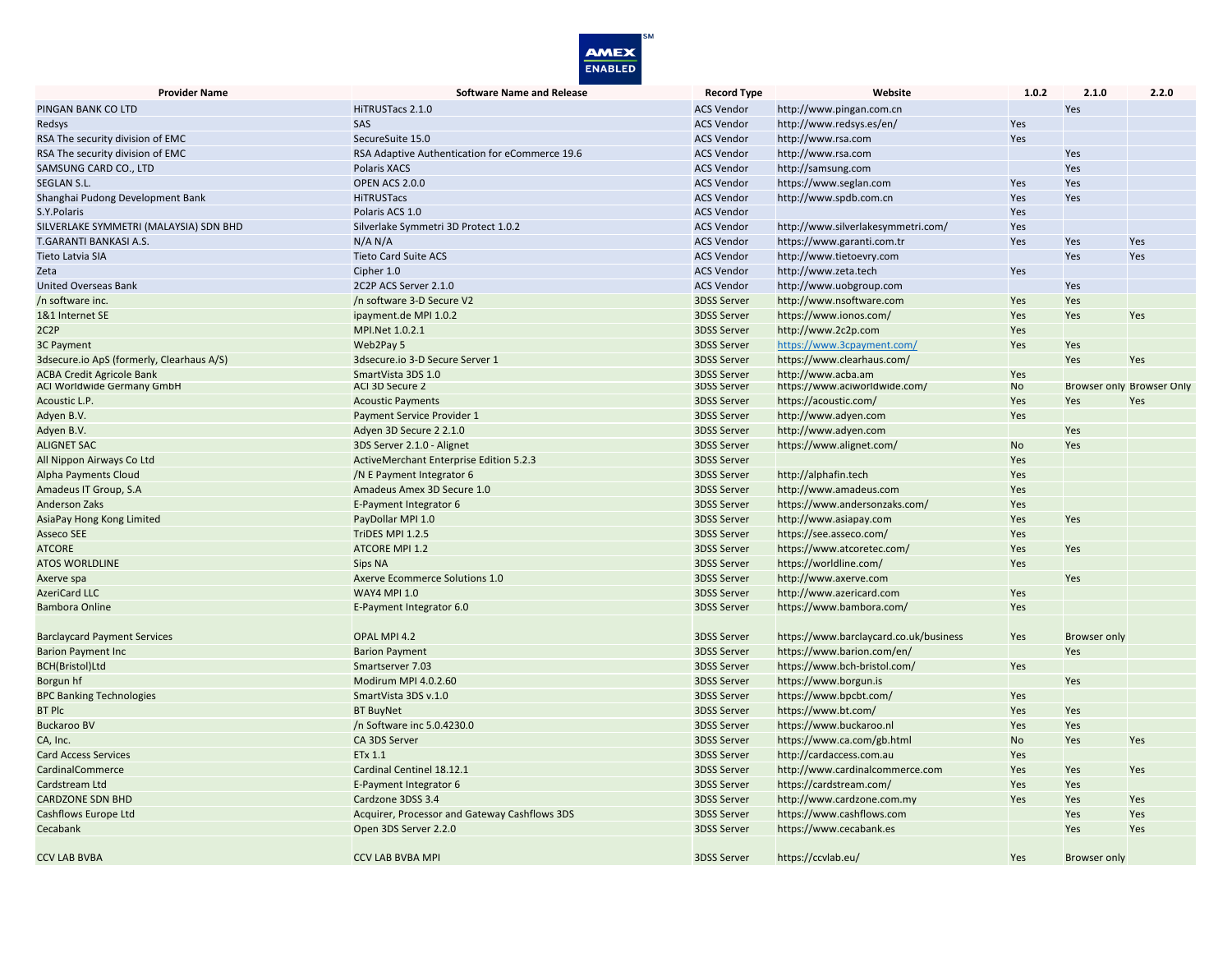

| <b>Provider Name</b>                            | <b>Software Name and Release</b>       | <b>Record Type</b> | Website                                  | 1.0.2     | 2.1.0                   | 2.2.0 |
|-------------------------------------------------|----------------------------------------|--------------------|------------------------------------------|-----------|-------------------------|-------|
| Checkout Technology Ltd                         | Checkout 3DSecure MPI 1.0              | 3DSS Server        | http://www.checkout.com                  | Yes       | Yes                     |       |
| Cherri Tech, Inc.                               | Cherri 3DS Server                      | <b>3DSS Server</b> | https://cherritech.com/                  | <b>No</b> | Yes                     |       |
|                                                 |                                        |                    |                                          |           |                         |       |
| Cityline (Hong Kong) Limited                    | <b>RECON Payment Service 3.1.0</b>     | <b>3DSS Server</b> | https://payment.cityline.com/            | Yes       | <b>Browser only</b>     |       |
|                                                 |                                        |                    |                                          |           |                         |       |
| CityPay Limited                                 | CityPay 3DS Server                     | <b>3DSS Server</b> | http://citypay.com                       | <b>No</b> | <b>Browser only</b>     |       |
| Clearhaus A/S                                   | 3dsecure.io 3-D Secure Server          | 3DSS Server        | https://www.clearhaus.com/               |           | Yes                     |       |
| <b>CM Payments</b>                              | <b>PS</b>                              | 3DSS Server        | https://www.cm.com/products/pay/         | Yes       |                         |       |
| <b>Commonpay GmbH</b>                           | Netcetera MPI 1.6.0.1                  | <b>3DSS Server</b> | https://www.commonpay.com/               | Yes       |                         |       |
| Compass Plus Ltd.                               | TranzWare e-Commerce PG 2.0            | 3DSS Server        | http://www.compassplus.com               | Yes       | Yes                     | Yes   |
| <b>Computop GmbH</b>                            | Computop 1.0                           | 3DSS Server        | https://www.computop.com                 | Yes       | Yes                     | Yes   |
| Concardis GmbH                                  | Netcetera                              | 3DSS Server        | https://www.concardis.com                | Yes       | Yes                     | Yes   |
| Consorzio Triveneto S.p.A.                      | Commerce Gateway MPI 3.0               | 3DSS Server        | http://www.bassilichi.it                 | Yes       |                         |       |
|                                                 |                                        |                    |                                          |           |                         |       |
| <b>Creditcall Limited</b>                       | CardEaseMPI                            | 3DSS Server        | https://www.nmi.com/eu/                  | Yes       | <b>Browser only</b>     |       |
| Credorax Malta Limited                          | ActiveMerchant                         | 3DSS Server        | https://www.credorax.com/                | Yes       | Yes                     |       |
| <b>Cubic Transportation Systems Limited</b>     | CPA.TFL.MPI 3.0.3                      | 3DSS Server        | http://cubic.com/transportation          | Yes       | Yes                     | Yes   |
| Dalenys                                         | <b>Be2bill 1.0.2</b>                   | 3DSS Server        | https://www.dalenys.com                  | Yes       | Yes                     | Yes   |
| <b>Datatrans AG</b>                             | Datatrans MPI, V 1.3                   | 3DSS Server        | https://www.datatrans.ch/en              | Yes       | Yes                     | Yes   |
| <b>DIBS Payment Services A/S</b>                | DIBS by Modirum MDPay MPI 4.0          | <b>3DSS Server</b> | https://www.dibspayment.com/             | Yes       |                         |       |
| DG Financial Technology, Inc.                   | VeriTrans 3-D Secure 1.0               | <b>3DSS Server</b> | https://www.dgft.jp/company/             |           | Yes                     | Yes   |
| <b>Digital River World Payments AB</b>          | <b>DDDS</b>                            | 3DSS Server        | https://www.digitalriver.com/            | Yes       |                         |       |
| Easy Payment Gateway Ltd.                       | /n software                            | 3DSS Server        | https://easypaymentgateway.com/          | Yes       |                         |       |
| ECONTEXT, Inc.                                  | econtext / AMEE Ver.4.2.5              | 3DSS Server        | http://www.econtext.asia/cashpayment/    | Yes       |                         |       |
| <b>ECOMMPAY</b>                                 | <b>MDPAY/ MODIRUM</b>                  | <b>3DSS Server</b> | http://www.ecommpay.com                  | Yes       | Yes                     | Yes   |
| EGM INGENIERIA SIN FRONTERAS S.A.S.             | <b>3DS PLACETOPAY</b>                  | 3DSS Server        | https://www.placetopay.com/              | YeS       | Yes                     | Yes   |
| Elara Software GmbH                             | Elara PayStream EFT-System 4.14.0      | 3DSS Server        | https://www.elara-it.com                 |           | Yes                     | Yes   |
| Elavon                                          | Elavon Secure MPI 1.0.2 1              | 3DSS Server        | https://www.elavon.co.uk/index.html      | Yes       | Yes                     |       |
| <b>Enactor Limited</b>                          | <b>Enactor Payment Solution</b>        | 3DSS Server        | https://enactor.co/                      |           | Yes                     | Yes   |
|                                                 |                                        |                    |                                          |           |                         |       |
| Endeavour IBS                                   | Endeavour MPI 1.0.2                    | 3DSS Server        | http://www.3dsecurempi.com               | Yes       | <b>Browser only</b>     |       |
| EVO Payments International, Inc.                | EVO 3DSecureMPI 1.0.1.53               | 3DSS Server        | https://evopayments.com/                 | Yes       |                         |       |
| Euroinformation                                 | <b>Monetico Paiement 1.0.0</b>         | 3DSS Server        | https://www.e-i.com/fr/index.html        | Yes       | Yes                     |       |
| Eximbay                                         | Polaris X3DS Server 2.0                | 3DSS Server        | https://www.eximbay.com/index.do         |           | Yes                     |       |
| FD do Brasil Soluções de Pagamento Ltda         | Software Express 3DS Server 2.2.0      | 3DSS Server        |                                          |           | Yes                     | Yes   |
|                                                 |                                        |                    |                                          |           |                         |       |
| <b>First Data GmbH</b>                          | <b>Modirum MDpay MPI</b>               | 3DSS Server        | http://www.firstdata.com                 | <b>No</b> | <b>Browser only</b>     |       |
| FIRST DATA SPÓLKA AKCYJNA                       | Modirum MPI 4.0                        | 3DSS Server        | http://www.firstdata.pl                  |           | Yes                     |       |
| <b>First Atlantic Commerce Ltd</b>              | PowerTranz 3DS Server (MPI) 2.0        | <b>3DSS Server</b> | http://www.fac.bm                        |           | Yes                     | Yes   |
| Financial Software and Systems Pvt Ltd          | FSS Payment Gateway 3.3.X              | 3DSS Server        | https://www.fsstech.com/                 | Yes       | Yes                     |       |
| <b>FIS</b>                                      | WebPay MPI 1.0.3                       | 3DSS Server        | http://www.fisglobal.com                 | Yes       | Yes                     | Yes   |
| Georgian Card JSC                               | Intervale                              | <b>3DSS Server</b> |                                          | Yes       |                         |       |
|                                                 |                                        |                    |                                          |           |                         |       |
| <b>Global Payments</b>                          | <b>Global Payments 3DS Server</b>      | <b>3DSS Server</b> | https://www.globalpaymentsinc.com/en-ie/ | Yes       | <b>Browser only</b>     |       |
| <b>Global Payments Europe</b>                   | Modirum MPI Manager Version 4.0.2.37R3 | <b>3DSS Server</b> | https://www.globalpaymentsinc.com        | Yes       |                         |       |
| <b>Global Prime Corporation Company Limited</b> | GB Pay MPI 1.0                         | 3DSS Server        | http://www.gbprimepay.com                | Yes       |                         |       |
| GMO Payment Gateway, Inc.                       | 3DSGW2 1.0                             | 3DSS Server        | http://www.gmo-pg.com                    |           | Yes                     |       |
|                                                 |                                        |                    |                                          |           |                         |       |
| <b>Gpayments Pty Ltd</b>                        | <b>ActiveMerchant 5</b>                | 3DSS Server        | http://www.gpayments.com                 | Yes       | <b>Browser only Yes</b> |       |
| <b>Heidelpay GmbH</b>                           | <b>Heidelpay GmbH</b>                  | <b>3DSS Server</b> | http://www.heidelpay.com                 | Yes       | Yes                     | Yes   |
| <b>HITRUST</b>                                  | HiTRUST3DSsvr                          | 3DSS Server        | https://www.hitrustpay.com.tw            | Yes       | Yes                     | Yes   |
| iCard AD                                        | E-Payment Integrator 6.0               | 3DSS Server        | https://www.icard.com/                   | Yes       |                         |       |
|                                                 |                                        |                    |                                          |           |                         |       |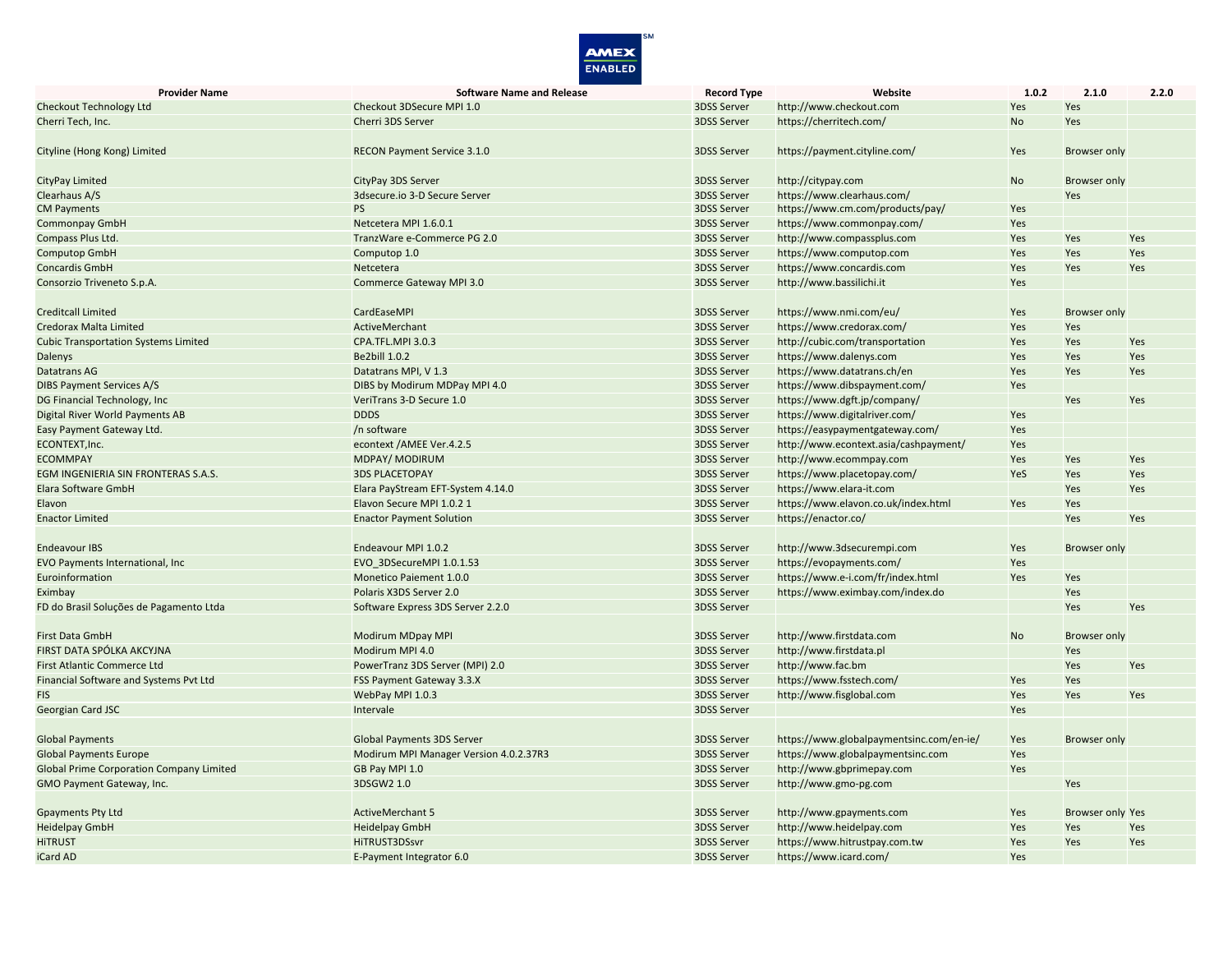

| <b>Provider Name</b>                                     | <b>Software Name and Release</b>                           | <b>Record Type</b> | Website                         | 1.0.2      | 2.1.0                   | 2.2.0 |
|----------------------------------------------------------|------------------------------------------------------------|--------------------|---------------------------------|------------|-------------------------|-------|
| Indialdeas.com Limited                                   | <b>BillDesk MPI</b>                                        | 3DSS Server        | https://www.billdesk.com/       | Yes        |                         |       |
| Infinitium Holdings Sdn. Bhd.                            | Infinitium MPI V1.0                                        | <b>3DSS Server</b> | http://www.infinitium.com       | Yes        | Yes                     | Yes   |
|                                                          |                                                            |                    |                                 |            |                         |       |
| Ingenico e-Commerce Solutions                            | Ingenico MPI N/A                                           | 3DSS Server        | http://ingenico.com/epayments   | Yes        | <b>Browser only Yes</b> |       |
| Innocore Co., Ltd.                                       | Polaris X3DS Server                                        | <b>3DSS Server</b> | http://www.innocore.kr/         |            | Yes                     |       |
| Intervale                                                | Intervale MPI 3.0                                          | 3DSS Server        | http://www.intervale.ru         | Yes        | Yes                     |       |
| <b>IPG Europe Limited</b>                                | Netcetera 3-D Secure MPI                                   | 3DSS Server        | https://www.ipggroup.com/       | Yes        |                         |       |
| IsaacLand Korea, Inc                                     | <b>ILK VbV MPI</b>                                         | <b>3DSS Server</b> |                                 | Yes        | Yes                     |       |
| <b>IXOPAY Gmbh</b>                                       | <b>IXOPAY Payment Orchestration Platform</b>               | 3DSS Server        | https://www.ixopay.com/         |            | Yes                     | Yes   |
|                                                          |                                                            |                    |                                 |            |                         |       |
| <b>IZealiant Technologies</b>                            | ZealMac2 - 3DSServer                                       | 3DSS Server        | https://www.izealiant.com/#home | Yes        | <b>Browser only</b>     |       |
| Japan Card Network Co. Ltd.                              | CARDNET 3-D Secure2.0 3DSServer System 2.1.0               | 3DSS Server        | http://www.cardnet.co.jp        |            | Yes                     |       |
| <b>JSC Halyk Bank</b>                                    | <b>WAY4 MPI</b>                                            | <b>3DSS Server</b> | https://halykbank.kz/en         | Yes        |                         |       |
| <b>JSC Russian Standard Bank</b>                         | Modirum MDpay 3-D Secure MPI                               | <b>3DSS Server</b> | https://www.rsb.ru/             | Yes        | Yes                     | Yes   |
| KPS Payment GmbH & Co. KG                                | KPS Payserver 1.2.1.0                                      | 3DSS Server        | http://www.kps-payment.de/en/   | Yes        | Yes                     | Yes   |
| Lyra Network                                             | Lyra MPI 1.0                                               | 3DSS Server        | https://lyra.com/fr/            | Yes        | Yes                     |       |
| MasterCard                                               | Mastercard 3DS Server                                      | <b>3DSS Server</b> | http://www.mastercard.com       | Yes        | Yes                     | Yes   |
| Market Pay Denmark ApS                                   | Market Pay Gateway R1.20.11                                | 3DSS Server        | http://www.acoustic.com         | Yes        | Yes                     | Yes   |
| <b>Mercury Processing Services International</b>         | Trides MPI 1.0                                             | 3DSS Server        | http://mercury-processing.com   | Yes        |                         |       |
| Mobile Credit Payment Pte Ltd                            | Wiz ePay 3-D Secure MPI 1.02                               | 3DSS Server        | http://mcpayment.com            | Yes        |                         |       |
| Moldmediacard                                            | Tieto 3DS Server Version 1.2.52                            | 3DSS Server        | http://www.moldmediacard.md     |            | Yes                     | Yes   |
|                                                          |                                                            |                    |                                 |            |                         |       |
| Modirum                                                  | Modirum MDpay MPI 4.0                                      | <b>3DSS Server</b> | http://www.modirum.com          | Yes        | <b>Browser only Yes</b> |       |
| <b>Moneris Solutions</b>                                 | eSelect Plus 2.0.17                                        | 3DSS Server        | http://www.moneris.com          | <b>Yes</b> |                         |       |
|                                                          |                                                            |                    |                                 |            |                         |       |
| <b>MONEXT</b>                                            | <b>3DS MPI NA</b>                                          | 3DSS Server        | https://www.monext.fr/          | Yes        | <b>Browser only</b>     |       |
| <b>Monek Limited</b>                                     | SecureHosting / TransactDirect                             | 3DSS Server        | https://www.monek.com/          |            | Yes                     | Yes   |
| mPAY24 GmbH                                              | mPAY24 Payment Platform n/a                                | <b>3DSS Server</b> | http://www.mpay24.com           | Yes        |                         |       |
| Multicarta Ltd.                                          | TranzWare e-Commerce Payment Gateway (TWPG) 3.1.14.6.11 53 | 3DSS Server        | http://multicarta.ru/en/        | Yes        | Yes                     |       |
| MultiSafepay BV                                          | MultiSafepay                                               | 3DSS Server        | https://www.multisafepay.com/   | Yes        |                         |       |
| <b>Nations Trust Bank PLC</b>                            | GPayments Active Merchant Enterprise Edition v. 5          | 3DSS Server        | http://www.nationstrust.com     | Yes        |                         |       |
| National Credit Card Center of R.O.C.                    | Cherri 3DS Server 2.1.2                                    | 3DSS Server        | http://www.nccc.com.tw          |            | Yes                     |       |
| Netcetera AG                                             | Netcetera 3-D Secure MPI Version 1.6                       | 3DSS Server        | http://netcetera.com            | Yes        | Yes                     | Yes   |
| NetManagement FZE                                        | Netcetera 3DS MPI release                                  | 3DSS Server        | http://www.netmanagement.ae     | Yes        |                         |       |
| <b>Nets Norway AS</b>                                    | Netaxept 1.0                                               | <b>3DSS Server</b> | http://www.nets.eu              | Yes        | Yes                     | Yes   |
| <b>Nets Branch Norway</b>                                | Modirum MPI 4.0.2.62                                       | 3DSS Server        | http://www.nets.eu              |            | Yes                     | Yes   |
| Nets CEE Ltd.                                            | Nets CEE 3DS Authentication service 1.0                    | 3DSS Server        | http://www.nets.eu              |            | Yes                     | Yes   |
| <b>NETS Singapore</b>                                    | eNETS <sub>3</sub>                                         | 3DSS Server        | http://www.nets.com.sg          | Yes        |                         |       |
| Network international LLC                                | Netcetera AG 1.6.0.2                                       | 3DSS Server        | https://www.network.ae/en       | Yes        |                         |       |
| <b>Nexi Payments SPA</b>                                 | <b>NPG</b>                                                 | <b>3DSS Server</b> | https://www.nexi.it/            | Yes        | Yes                     |       |
| Novalnet                                                 | Novalnet 3DS 2.1.0                                         | 3DSS Server        | http://www.novalnet.com         |            | Yes                     |       |
| <b>NTT Data</b>                                          | <b>CAFIS 3DS Connector ActiveServer 2.1</b>                | 3DSS Server        | http://www.nttdata.com          |            | Yes                     |       |
| N&TS GROUP Networks & Transactional Systems Group S.p.A. | IGFS 5.0.16                                                | 3DSS Server        | https://netsgroup.com/          | Yes        | Yes                     |       |
| <b>NTTDATA Corporation</b>                               | Active Merchant Enterprise Edition Version 4.2.5           | <b>3DSS Server</b> | http://solution.cafis.jp/       | Yes        |                         |       |
| Oki Electric Industry Co., Ltd.                          | <b>ActiveMerchant Enterprise Edition 4</b>                 | <b>3DSS Server</b> | http://www.oki.com/en/          | Yes        |                         |       |
| <b>Online Payments Group AG</b>                          | <b>SecurionPay</b>                                         | <b>3DSS Server</b> | http:///securionpay.com         |            |                         |       |
| Openway Europe S.A                                       | <b>WAY4 MPI 1.0</b>                                        | <b>3DSS Server</b> | http://openwaygroup.com         | Yes        | yes                     | yes   |
| <b>Optomany LTD</b>                                      | E-Payment Integrator                                       | 3DSS Server        | http://www.optomany.com         | Yes        |                         |       |
| orderTalk, Inc.                                          | orderTalk MPI 5.5                                          | 3DSS Server        | http://www.ordertalk.com        | Yes        |                         |       |
| Oriental Land Co., Ltd.                                  | <b>Active Merchant Enterprise Edition</b>                  | <b>3DSS Server</b> | http://www.tokyodisneyresort.jp | Yes        |                         |       |
| <b>OTP Bank Plc</b>                                      |                                                            | <b>3DSS Server</b> |                                 | Yes        | Yes                     |       |
|                                                          | Netcetera N/A                                              |                    | https://www.otpbank.hu/         |            |                         |       |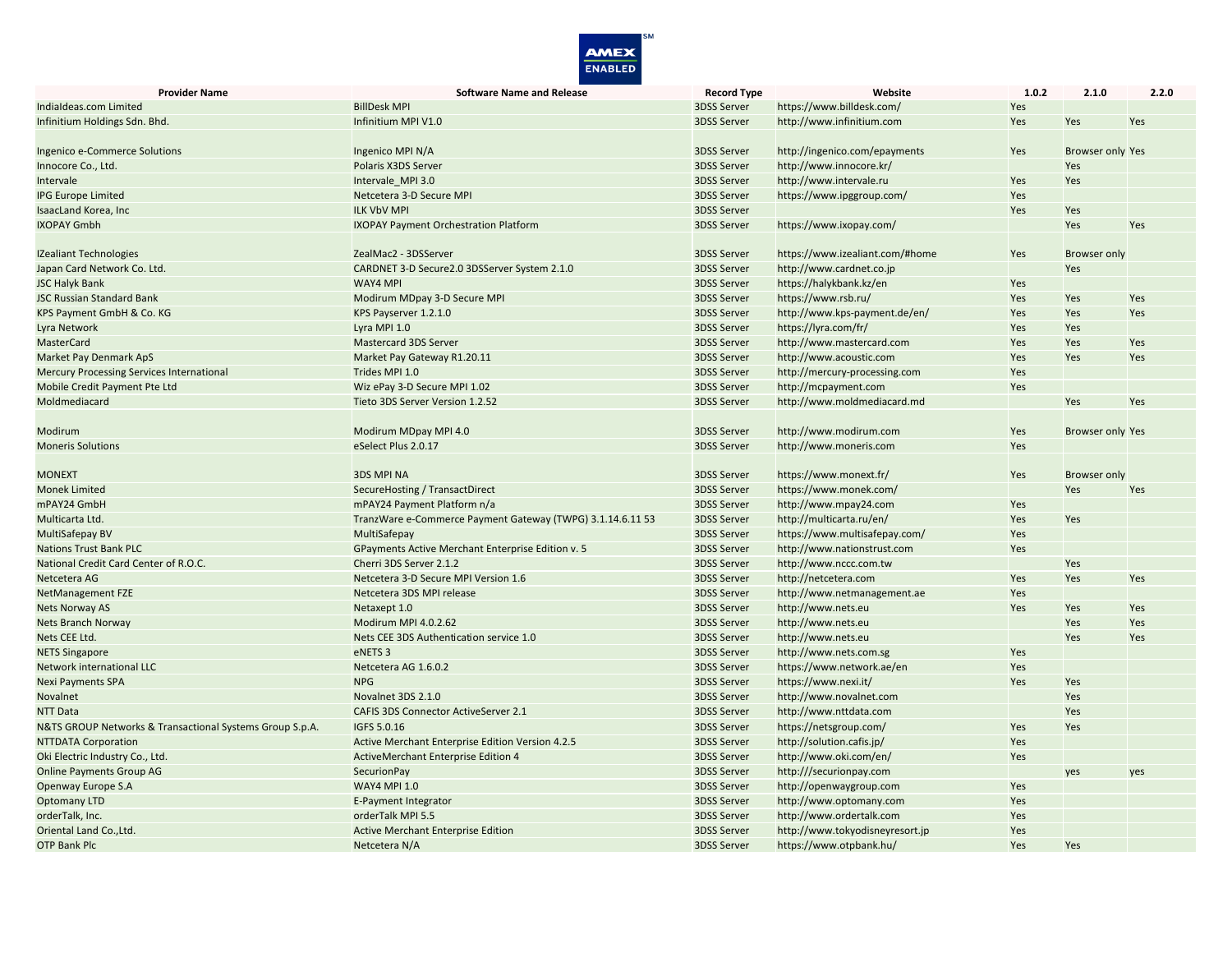

| <b>Provider Name</b>                          | <b>Software Name and Release</b>                    | <b>Record Type</b> | Website                              | 1.0.2     | 2.1.0                   | 2.2.0      |
|-----------------------------------------------|-----------------------------------------------------|--------------------|--------------------------------------|-----------|-------------------------|------------|
|                                               |                                                     |                    |                                      |           |                         |            |
| <b>PAAY</b>                                   | <b>PAAY MPI 1.0.0</b>                               | <b>3DSS Server</b> | http://www.paay.co                   | Yes       | <b>Browser only Yes</b> |            |
| Pay360 (Capita)                               | Pay360 (Capita)                                     | <b>3DSS Server</b> | https://www.pay360.com/              | Yes       | Yes                     |            |
| Paybox by Verifone                            | J4S MPI                                             | <b>3DSS Server</b> | http://www1.paybox.com/?lang=en      | Yes       |                         |            |
|                                               |                                                     |                    |                                      |           |                         |            |
|                                               |                                                     |                    |                                      |           | <b>Yes Browser</b>      |            |
| Paycorp International PVT Limited             | Paycorp Paycenterweb4 V2                            | <b>3DSS Server</b> |                                      | Yes       | Only                    | Yes        |
| <b>PayEx Sverige AB</b>                       | POOL-MPI                                            | <b>3DSS Server</b> | http://www.payex.com                 | Yes       |                         |            |
| PAYGENT Co., Ltd                              | <b>ActiveMerchant Enterprise Edition Version5</b>   | <b>3DSS Server</b> | https://www.paygent.co.jp/           | Yes       |                         |            |
| PayMaya Philippines                           | PayMaya Secure 2.0                                  | <b>3DSS Server</b> | https://www.paymaya.com              | Yes       | Yes                     |            |
| <b>PAYONE GmbH</b>                            | <b>ActiveMerchant Enterprise</b>                    | <b>3DSS Server</b> | http://www.payone.com                | Yes       |                         |            |
| Payten Teknoloji A.S                          | Modirum MDpay MPI 4.0                               | <b>3DSS Server</b> | https://www.payten.com               |           | Yes                     | <b>Yes</b> |
| Payvision B.V.                                | Payvision B.V.                                      | <b>3DSS Server</b> | http://www.payvision.com             |           | <b>Yes</b>              | Yes        |
| PayU Payment Pvt. Ltd.                        | PayU MPI 1.0                                        | 3DSS Server        | https://corporate.payu.com/          | Yes       |                         |            |
| Phoenix Informatica Bancaria SPA              | eNA MPI 1.0                                         | <b>3DSS Server</b> | http://www.phoenixspa.it/            | Yes       |                         |            |
| <b>PJSC Aeroflot</b>                          | SmartVista 3DS 1.0                                  | 3DSS Server        | https://www.aeroflot.ru              | Yes       |                         |            |
| Powercash21 Solutions GmbH                    | Powercash21 3DS Server                              | <b>3DSS Server</b> | https://powercash.de                 | Yes       | Yes                     | Yes        |
| PSP Polska sp. z o.o.                         | Espago                                              | <b>3DSS Server</b> |                                      | Yes       |                         |            |
| PT. Midtrans                                  | <b>Midtrans MPI</b>                                 | <b>3DSS Server</b> | https://midtrans.com/                | Yes       |                         |            |
|                                               |                                                     |                    |                                      |           |                         |            |
| <b>PXP Financial Limited</b>                  | PXP 3-D Secure V2                                   | <b>3DSS Server</b> | https://www.pxpfinancial.com/        | <b>No</b> | <b>Browser only</b>     |            |
| <b>Qatar National Bank</b>                    | GPayment ActiveMerchant - 5.3.7 Enterprises         | <b>3DSS Server</b> | http://gnb.com                       | Yes       |                         |            |
| Rakuten Card Co., Ltd.                        | 3Ds                                                 | <b>3DSS Server</b> | https://www.rakuten-card.co.jp/      | Yes       |                         |            |
| Ravelin Technology Limited                    |                                                     | 3DSS Server        | https://www.ravelin.com/             |           | Yes                     | Yes        |
| Red Dot Payment Pte Ltd                       | ActiveMerchant Enterprise (by GPayment)             | <b>3DSS Server</b> | https://reddotpayment.com/           | Yes       |                         |            |
| REDSYS, Servicios de Procesamiento, S.L.      | <b>SIS</b>                                          | <b>3DSS Server</b> | http://www.redsys.es/en/             | Yes       | Yes                     |            |
| <b>RUNET BUSINESS SYSTEMS LLC</b>             | SmartVista iPay 2.1.0                               | <b>3DSS Server</b> | http://www.bpcbt.com                 |           | Yes                     |            |
|                                               |                                                     |                    |                                      |           |                         |            |
| Safecharge Limited                            | Safecharge 3DS Server                               | <b>3DSS Server</b> | https://www.safecharge.com/          | <b>No</b> | <b>Browser only</b>     |            |
| Sage Pay                                      | Protx MPI                                           | 3DSS Server        | http://www.sagepay.co.uk/            | Yes       | Yes                     |            |
| <b>SEGLAN S.L.</b>                            | Open 3DS Server 2.0.0                               | <b>3DSS Server</b> | https://www.seglan.com               | Yes       | Yes                     | Yes        |
|                                               |                                                     |                    |                                      |           |                         |            |
| <b>SC Romcard</b>                             | WAY4 MPI                                            | <b>3DSS Server</b> | http://www.romcard.ro                | <b>No</b> | <b>Browser only</b>     |            |
| SIA Spa                                       | SIA SafeKey                                         | <b>3DSS Server</b> | http://www.sia.eu                    | Yes       | Yes                     |            |
| <b>SIBS FPS</b>                               | <b>MBNET</b>                                        | <b>3DSS Server</b> | http://www.sibs.pt                   | Yes       |                         |            |
| SILVERLAKE SYMMETRI (MALAYSIA) SDN BHD        | Silverlake Symmetri 3D Protect 1.0                  | <b>3DSS Server</b> | http://www.silverlakesymmetri.com/   | Yes       |                         |            |
| Sinergia Sistema di Servizi S.c.a.r.l.        | <b>IGFS</b>                                         | <b>3DSS Server</b> | http://www.sinergia.bcc.it           | Yes       |                         |            |
| Sirena-Travel JSC                             | Sirena-Travel MPI 1.0 1.02                          | <b>3DSS Server</b> | http://www.sirena-travel.com/        | Yes       | Yes                     | Yes        |
| <b>SIX Payment Services AG</b>                | Saferpay                                            | <b>3DSS Server</b> | https://www.six-payment-services.com | Yes       | Yes                     | Yes        |
| SoftBank Payment Service Corp.                | Online Payment ASP Service(Credit Card Payment) 1.0 | 3DSS Server        | https://www.softbank.jp/en/          | Yes       |                         |            |
| South African Bankers Company Limited         | MDPay MPI 4.0.2.66                                  | <b>3DSS Server</b> | https://www.bankservafrica.com       | Yes       | Yes                     | Yes        |
|                                               |                                                     |                    |                                      |           |                         |            |
| Stripe, Inc.                                  | Stripe 3D Secure Server                             | <b>3DSS Server</b> | https://www.stripe.com/              | <b>No</b> | <b>Browser only</b>     |            |
| Swedbank Payex Holding AB                     | 3DS-Server 2.2.5.4                                  | 3DSS Server        | https://www.                         |           |                         |            |
| T.GARANTI BANKASI A.S.                        | <b>MODIRIUM 2.1</b>                                 | <b>3DSS Server</b> | https://www.garanti.com.tr/en        | Yes       |                         |            |
| Tempus Technologies, Inc.                     | Tempus 3DS 1.0                                      | <b>3DSS Server</b> | https://www.tempuspayment.com        |           | Yes                     | Yes        |
| Telecash                                      | Modirum 4.0                                         | <b>3DSS Server</b> | https://www.telecash.de/             | Yes       |                         |            |
| Telecommunication & E-commerce Solutions GmbH | TecsMPI v1.2.0                                      | <b>3DSS Server</b> | https://www.tecs.at/contact          | Yes       |                         |            |
| <b>Tieto Latvia SIA</b>                       | Tieto 3DS Server 1.2.52                             | <b>3DSS Server</b> | http://www.tietoevry.com             | Yes       | Yes                     | Yes        |
| Tintel B.V.                                   | Pay.nl V0.1                                         | <b>3DSS Server</b> |                                      | Yes       | Yes                     |            |
| total web solutions                           | /nsoftware v6                                       | <b>3DSS Server</b> | http://www.totalwebsolutions.com     | Yes       |                         |            |
| Transact Elektronische Zahlungssysteme GmbH   | securepay 10                                        | <b>3DSS Server</b> | https://www.epay.de/                 | Yes       | Yes                     | Yes        |
|                                               |                                                     |                    |                                      |           |                         |            |